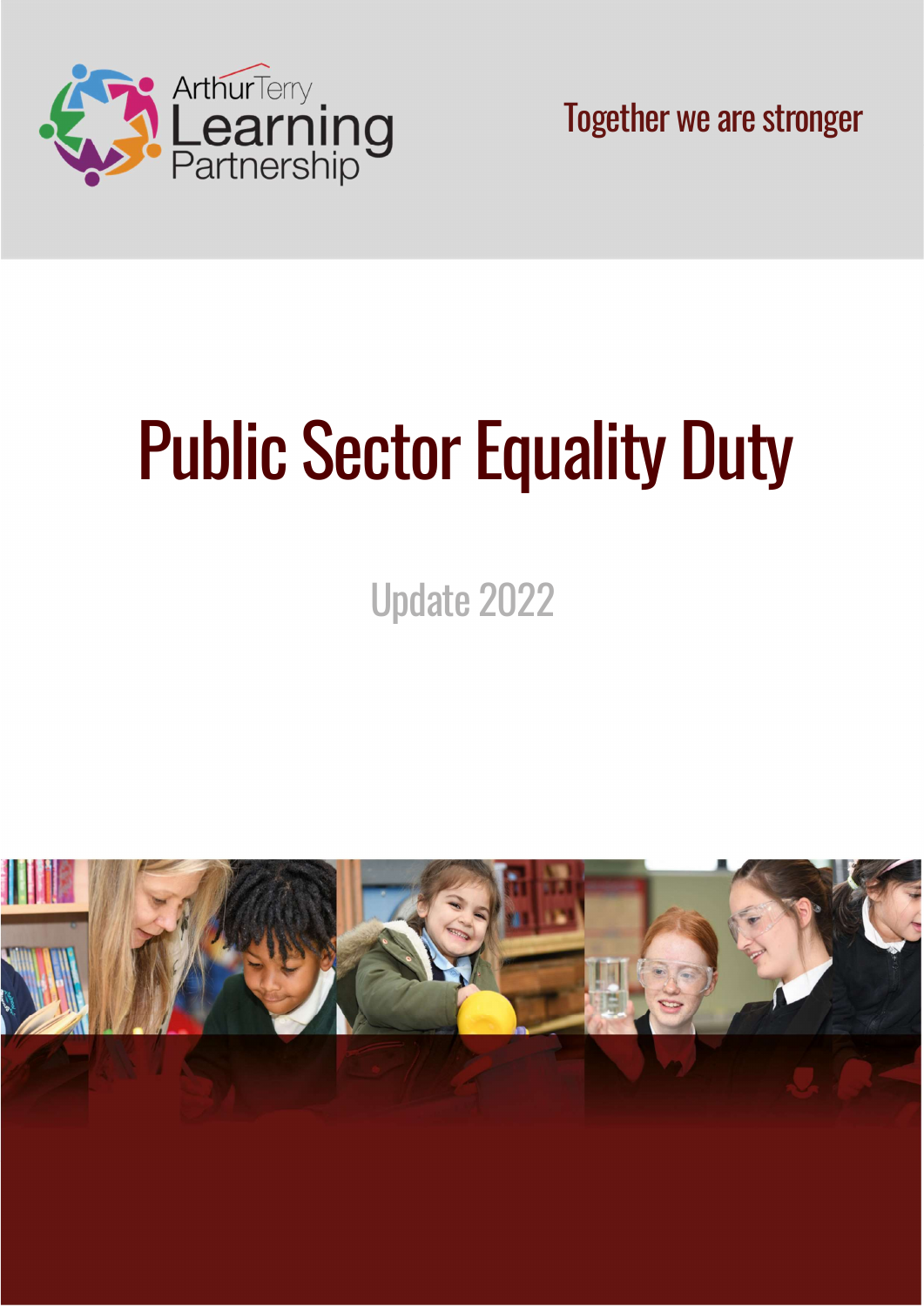The Arthur Terry Learning Partnership ("ATLP") takes its responsibilities under the Equality Act 2010 very seriously. In the development of our equality objectives in 2021, the Trust Board had regard for the experience of all ATLP stakeholders, including but not limited to its employees, suppliers, students and their families and their communities.

### The Public Sector Equality Duty and Supporting Specific Duties

The Equality Act 2010 introduced a single Public Sector Equality Duty (PSED) made up of the general duty and supporting specific duties. The PSED applies to public bodies, including all schools and academies but not independent schools. The general duty is contained in S149 of the Act and requires schools, when carrying out their functions, to have due regard to the need to:-

- eliminate discrimination, harassment and victimisation and any other conduct prohibited by the Act
- advance equality of opportunity between those who share a relevant protected characteristic and those who do not share it.
- foster good relations across all characteristics.

Specific equality duties are detailed in the Equality Act 2010 (Specific Duties and Public Authorities) Regulations 2017. In order to comply with their specific duties, schools are required to:-

- publish information to demonstrate how they are complying with their general duty. This should be done at least annually.
- prepare and publish one or more specific and measurable equality objectives. This should be done at least once every four years.
- publish gender paygap information annually if they employ 250 or more employees.

The ATLP publishes this information on behalf of its schools.

# How is the Arthur Terry Learning Partnership complying with our general duty?

#### 1. What we are doing to eliminate discrimination, harassment and victimisation and other conduct prohibited by The Equality Act 2010.

The ATLP acknowledges that many individuals who share a protected characteristic experience discrimination in their early years, and throughout their life. Harassment and violence are two of the most serious consequences of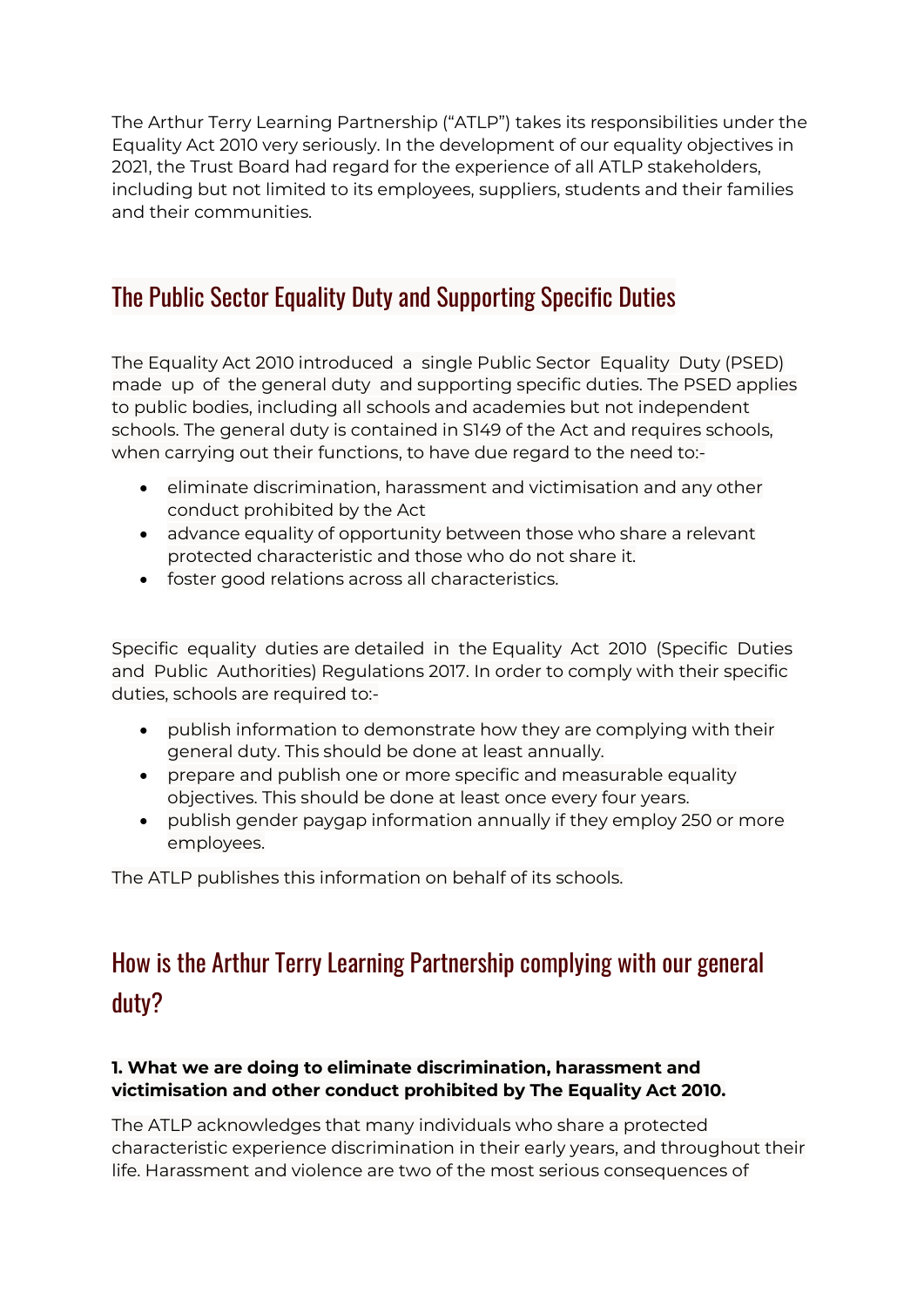discrimination, damaging people emotionally and physically and limiting life choices and opportunities. The ATLP maintains a set of equality objectives which are reviewed on a regular basis. Our objectives are defined acknowledging the role that education and awareness plays in preventing future discrimination, harassment and victimisation.

The ATLP will not tolerate any form of discrimination, harassment or victimisation. As a trust, we ensure that this is evident within all of our trust, staff and student policies and procedures, including our recruitment processes. Embedded systems are in place through our recording and analysing systems to ensure we use data and information to identify any concerns within each of our schools concerning pupils with a protected characteristic. Discrimination, harassment and victimisation is addressed with students in school curriculums, and staff receive regular training on this dependent on role. Additional mandatory training for all staff takes place on an annual basis which supports strong safeguarding systems at academy and trust level to identify any bullying, discriminatory or prejudice behaviours and to allow us to put appropriate actions in place to address any issues.

#### 2. What are we are doing to advance equality of opportunity between those who share a relevant protected characteristic and those who do not share it.

The ATLP actively works to advance equality of opportunity through:

- Ensuring that we pay due regard to equality issues within all our key policies, planning, decision making processes and performance management; We review our policies on a regular basis and make policy and procedural amendments if we identify that there may be unintended disadvantage to any individual or groups of individuals based on their personal characteristics.
- Equalities information monitoring; including an equalities survey across all employees in the academic year 2021-22 which has informed further planning and work for academic year 2022-23, and monitoring complaints to identify any equalities issues.
- Promoting the active participation of minority communities in shaping the future of our schools at all levels, including paid staff, volunteer opportunities and community feedback opportunities.
- Consulting with vulnerable students, their families and staff on issues affecting them rather than with people acting on their behalf.
- Encouraging all students and their families to participate fully in all aspects of school life regardless of age, race, gender, disability, religion and sexualorientation.
- Removing barriers to accessibility, particularly in relation to education, employment and access to services, information and buildings.